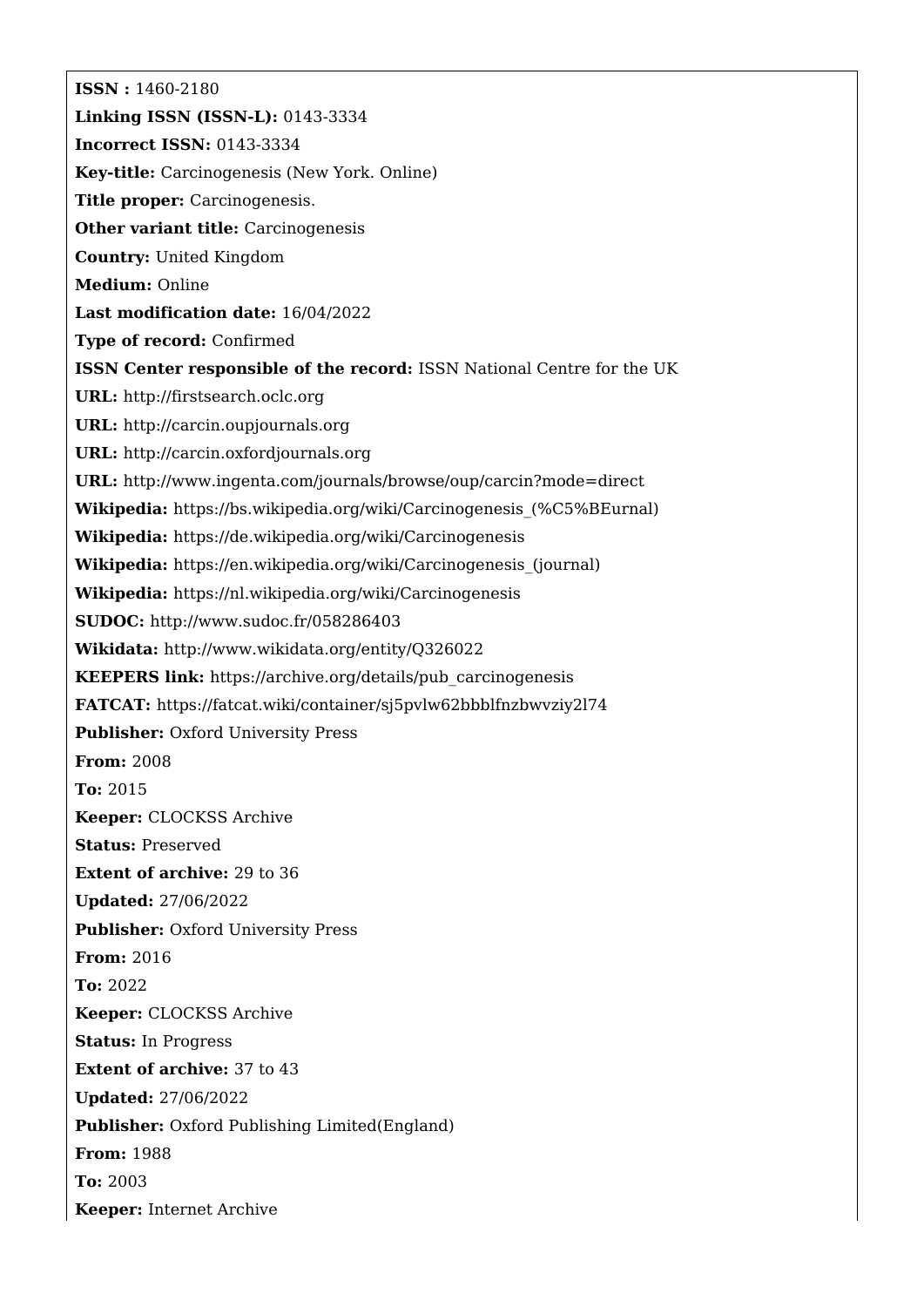**Status:** Preserved

**Extent of archive:** 9 to 24

**Updated:** 01/01/1970

**Publisher:** Oxford University Press

**From:** 2005

**To:** 2021

**Keeper:** LOCKSS Archive

**Status:** Preserved

**Extent of archive:** 26 to 42

**Updated:** 27/06/2022

**Publisher: Oxford University Press** 

**From:** 2022

**To:** 2022

**Keeper:** LOCKSS Archive

**Status:** In Progress

**Extent of archive:** 43

**Updated:** 27/06/2022

**Publisher:** Oxford University Press

**From:** 2007

**To:** 2021

**Keeper:** National Digital Preservation Program, China

**Status:** Preserved

**Extent of archive:** Preserved : ; 3 (1 to 9, 11, 12); 4 (1 to 9, 11); 28 (1 to 9, 11, 12); 29 (1 to 9, 11, 12); 31 (1 to 9, 11, 12); 32 (1 to 9, 11, 12); 33 (1 to 9, 11, 12); 34 (1 to 9, 11, 12); 35 (1 to 9, 11, 12); 36 (Suppl\_1, 1 to 9, 11, 12); 37 (1 to 9, 11, 12); 38 (1 to 9); 39 (1 to 9, 11, 12); 41 (1 to 9, 11, 12); 42 (1, 2, 4 to 6, 8, 9, 11, 12)

**Updated:** 14/04/2022

**Publisher:** Oxford University Press

**From:** 1981

**To:** 1995

**Keeper:** National Library of the Netherlands

**Status:** Preserved

**Extent of archive:** Preserved : 2 (5 to 12); 3 (1, 3 to 12); 4 (4 to 12); 5 (2 to 12); 6 (1 to 12); 7 (1) to 12); 8 (1 to 12); 9 (1 to 12); 10 (2 to 12); 11 (1 to 12); 12 (1 to 12); 13 (2 to 12); 14 (1 to 12); 15 (1 to 12); 16 (1 to 12)

**Updated:** 19/06/2022

**Publisher:** Oxford University Press

**From:** 1981

**To:** 2022

**Keeper:** Portico

**Status:** Preserved